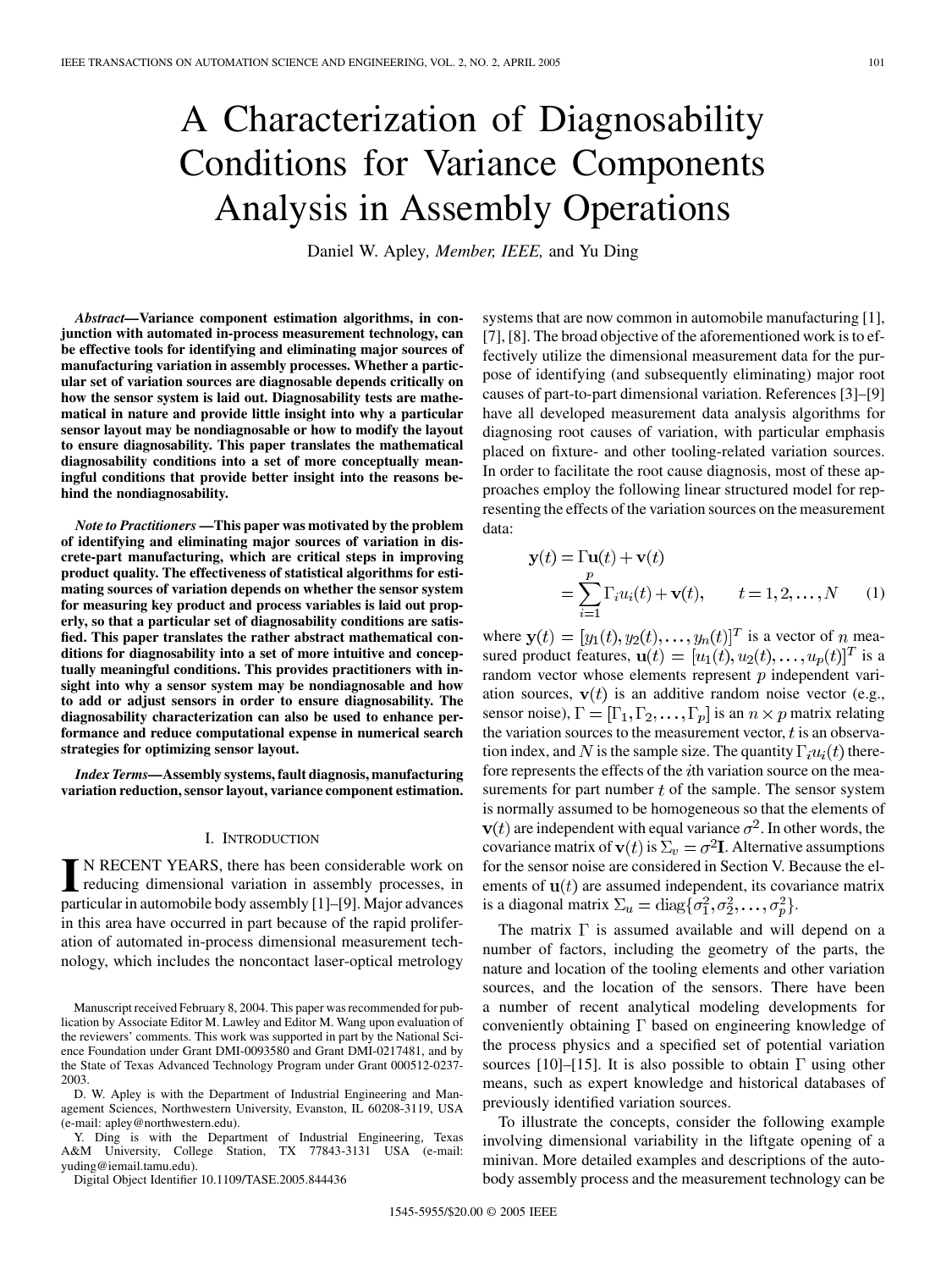right

bodyside

ี

 $(c)$ 

3

Fig. 1. Illustration of the actual liftgate opening (a), a schematic box representation (b), and a potential sensor layout (c) with six sensors numbered 1 through 6.

left

bodyside

 $\mathsf{r}\circ\circ\mathsf{f}$ 

cross-member

 $(b)$ 



Fig. 2. Illustration of five variation patterns affecting the liftgate opening. (a) Pattern 1—a horizontal enlargement. (b) Pattern 2—a horizontal translation. (c) Pattern 3—a horizontal matchboxing. (d) Pattern 4—a vertical enlargement. (e) Pattern 5—a vertical matchboxing.

found in [[2\]](#page-8-0), [\[8](#page-8-0)], and [[16\]](#page-9-0). Fig. 1(a) shows the liftgate opening, which is illustrated schematically as a box in Fig. 1(b). Suppose that 6 sensors are positioned around the liftgate opening as in Fig. 1(c). The sensors positioned on the bodyside (sensors 1 through 4) each measure the left/right dimensional deviation from nominal at their particular location. The sensors positioned on the roof cross-member (sensors 5 and 6) each measure the up/down deviation from nominal. Deviations in the up and right directions are taken to be positive. Deviations in the left and down directions are taken to be negative. In this case,  $N$  is the number of autobodies in the sample, and  $t$  is the autobody index.

liftgate opening

 $(a)$ 

Suppose we are interested in diagnosing the five potential variation patterns illustrated in Fig. 2, each of which is a relatively common occurrence as the tooling becomes worn, loose, broken, etc. Throughout, we will refer to the effects of a variation source as a variation pattern and the corresponding column of  $\Gamma$  as a pattern vector. Based on the geometry of the patterns and the locations of the sensors shown in Fig. 1(c), the  $\Gamma$  matrix for this example is

$$
\Gamma = \begin{bmatrix}\n-1 & 1 & 0 & 0 & 0 \\
-1 & 1 & 1 & 0 & 0 \\
1 & 1 & 0 & 0 & 0 \\
1 & 1 & 1 & 0 & 0 \\
0 & 0 & 0 & 1 & 1 \\
0 & 0 & 0 & 1 & -1\n\end{bmatrix}.
$$
\n(2)

In some cases (e.g., the example in Section IV-A) the elements of **u** are associated with distinct physical quantities. In this example, however, the elements of **u** are defined implicitly, as the amount of deviation along each of the patterns shown in Fig. 2. For example,  $u_1(t)$  represents the amount the liftgate opening enlarges on autobody number  $t, u_2(t)$  represents the amount the liftgate opening translates on autobody number  $t$ , etc. Note that each pattern represents part-to-part variation, as opposed to a mean shift. For example, although pattern 1

is shown as a positive enlargement in Fig. 2(a), on some autobodies in the sample the enlargement may be negative (a contraction) depending on whether the value of  $u_1(t)$  was positive or negative for that autobody.

The diagnostic objective in this paper and in most of the aforementioned references is to estimate the variance components  $\{\sigma_1^2, \sigma_2^2, \ldots, \sigma_p^2\}$  for each of the p potential variation sources, based on the data sample  $\{y(t): t = 1, 2, ..., N\}$ . Knowledge of the variance components allows us to assess whether each variation source is present in the current sample and, if it is, the severity of the source. All of the existing diagnostic algorithms (the most effective of which are summarized in Section II) require a set of diagnosability conditions to be satisfied in order to produce valid, unique estimates of the variance components. This is analogous to the issue of singularity in standard least squares, which results in nonunique parameter estimates. Although there are straightforward mathematical tests of diagnosability that typically involve checking whether a certain matrix is singular [[17\]](#page-9-0), [\[18](#page-9-0)], they provide little insight into why a system is nondiagnosable or how to add sensors or adjust their locations to ensure diagnosability. The main purpose of this paper is to translate the mathematical conditions for diagnosability into a set of more conceptually meaningful conditions that provides better insight into the reasons behind the diagnosability problems.

The format of the remainder of the paper is as follows. In Section II, we review algorithms for estimating the variance components, as well as their mathematical diagnosability conditions. In Section III, we characterize the diagnosability conditions in terms of a set of more conceptually meaningful conditions. Section IV provides some interpretations of the conditions and illustrates with examples. In Section V, we discuss how the results extend to variants of the algorithm developed under different assumptions on the sensor noise. Section VI concludes the paper.

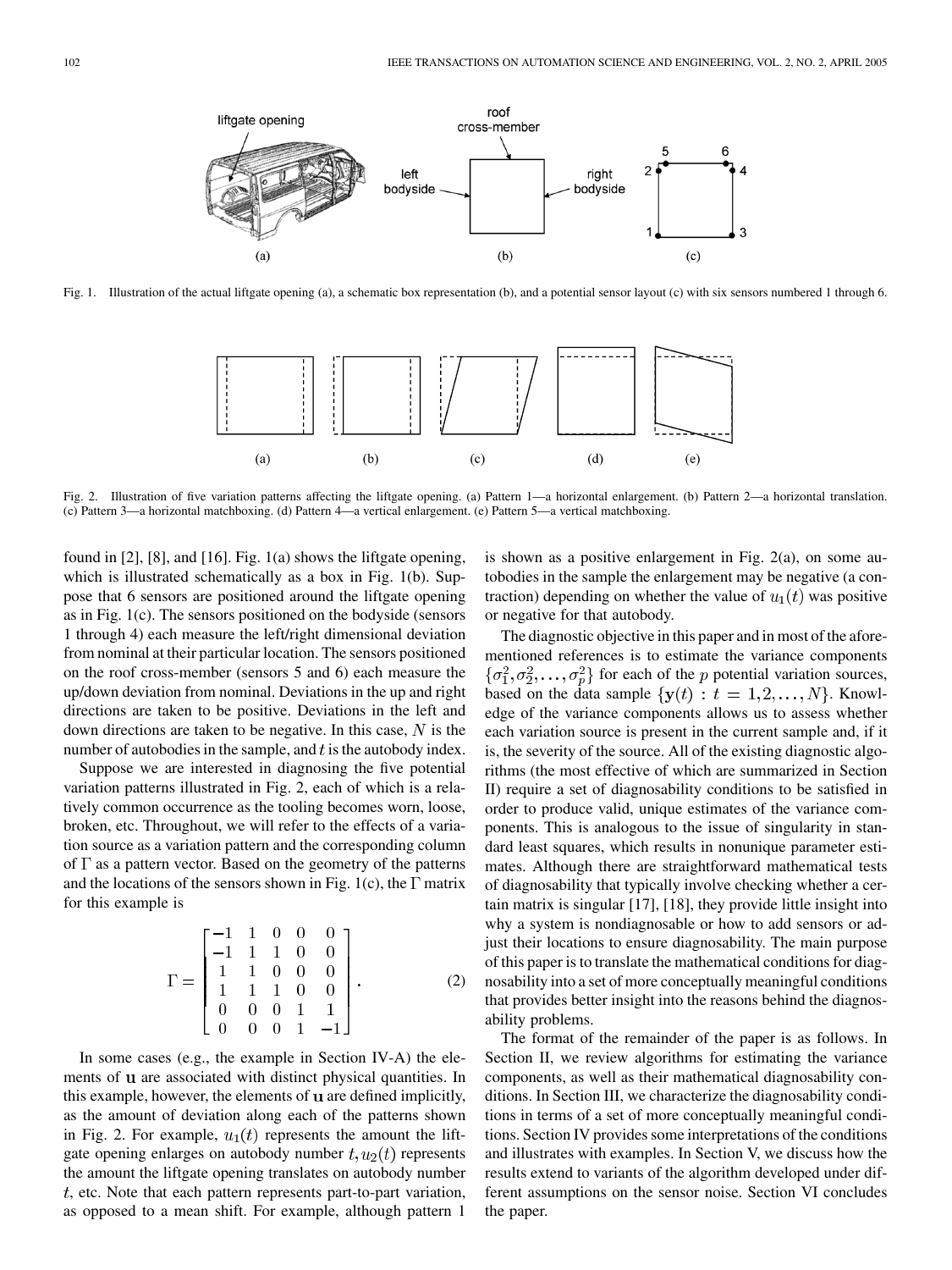# II. REVIEW OF VARIANCE COMPONENTS ESTIMATION ALGORITHM

Throughout, the "∧" overscore symbol denotes an estimate of a quantity. Unless otherwise noted, we assume the sample mean  $\bar{y} = N^{-1} \sum_{t=1}^{N} y(t)$  has been subtracted from the data so that the resulting sample  $\{y(t): t = 1, 2, ..., N\}$ can be taken to be zero-mean. The motivation for the primary algorithm considered in this paper (refer to [\[19](#page-9-0)] for details) is as follows. Express the covariance matrix of  $y$  as , and consider the sample covariance matrix  $S_y = (N-1)^{-1} \sum_{t=1}^{N} y(t)y^{T}(t)$  as an estimate of  $\Sigma_y$ . The variance component estimates are taken to be the values that minimize the sum of the squares of the elements of the error matrix  $S_y - \sum_{i=1}^p \Gamma_i \Gamma_i^T \hat{\sigma}_i^2 - \hat{\sigma}^2 I$ . The estimates for this approach, which we refer to as matrix least squares (MLS), are given by

$$
\hat{\sigma} = \mathbf{G}^{-1} \mathbf{b} \tag{3}
$$

where  $\hat{\sigma} = [\hat{\sigma}_1^2, \hat{\sigma}_2^2, \dots, \hat{\sigma}_p^2, \hat{\sigma}^2]^T$  is the vector of variance component estimates

$$
\mathbf{G} = \begin{bmatrix} (\Gamma_1^T \Gamma_1)^2 & \cdots & (\Gamma_1^T \Gamma_p)^2 & \Gamma_1^T \Gamma_1 \\ \vdots & & & \vdots \\ (\Gamma_1^T \Gamma_p)^2 & \cdots & (\Gamma_p^T \Gamma_p)^2 & \Gamma_p^T \Gamma_p \\ \Gamma_1^T \Gamma_1 & \cdots & \Gamma_p^T \Gamma_p & n \end{bmatrix}
$$

$$
\mathbf{b} = \begin{bmatrix} \Gamma_1^T \mathbf{S}_y \Gamma_1 \\ \vdots \\ \Gamma_p^T \mathbf{S}_y \Gamma_p \\ \vdots \\ \Gamma_r(\mathbf{S}_y) \end{bmatrix} .
$$
(4)

The diagnosability condition for the MLS algorithm is that G has full rank  $p + 1$ , so that its inverse exists in (3). Because  $G$  is a Gram matrix of (appropriately defined) matrix inner products between pairs of matrices in the set  $\{\Gamma_1\Gamma_1^T,\Gamma_2\Gamma_2^T,\ldots,\Gamma_p\Gamma_p^T,\mathbf{I}\}\$ , an equivalent condition for diagnosability is that these matrices are linearly independent. Otherwise, the variance component estimates that minimize the MLS error criterion are not unique.

It should be noted that the variance components estimation algorithms discussed in this paper assume that all variation sources that are present in the data are included in the model. If a variation source is present in the data but is not included in the  $\Gamma$  matrix, then that will introduce bias in the estimates of the other variance components. Although the missing variation source could be considered part of the noise vector, this would result in correlated noise with unequal variances, which violates other assumptions of the methods.

It should also be noted that variance components estimation algorithms are intended to diagnose sources of *variation*, as opposed to *mean shifts*. Any mean shift that is constant over the data sample will have no effect on the variance components estimation, because the sample average  $\bar{y}$  is subtracted from the data when calculating the sample covariance matrix. Although mean shifts often have large impact on dimensional integrity, entirely different methods are required in order to diagnose them because of their constant nature.

A variant of the MLS algorithm was developed in [[20\]](#page-9-0) as an approximate maximum likelihood method and also in [\[19](#page-9-0)] as a weighted least squares version of the MLS algorithm that was designed to improve estimation accuracy. This weighted MLS algorithm is an iterative procedure that involves pre- and postmultiplying the error matrix  $S_y - \sum_{i=1}^p \Gamma_i \Gamma_i^T \hat{\sigma}_i^2 - \hat{\sigma}^2 \mathbf{I}$  in the MLS criterion by an appropriately chosen weighting matrix that depends on the current estimates of the variance components at each iteration (refer to [\[19](#page-9-0)] for details). Because the focus of this paper is diagnosability, and the diagnosability conditions for the weighted and unweighted MLS algorithms are equivalent [\[19](#page-9-0)], we will subsequently make no distinction between these two algorithms and refer to both as simply the MLS algorithm.

One might consider using a more conventional alternative to the MLS algorithm, such as the standard least squares (LS) algorithm discussed in [\[4](#page-8-0)]. In this approach, one calculates the LS estimate  $\hat{\mathbf{u}}(t) = [\Gamma^T \Gamma]^{-1} \Gamma^T \mathbf{y}(t)$  for each  $t = 1, 2, ..., N$ . The variance components are then estimated using the sample variances of the elements of  $\hat{u}(\cdot)$ . This approach clearly requires that  $\Gamma^T \Gamma$  is invertible or, equivalently, that the pattern vectors  $\{\Gamma_1, \Gamma_2, \ldots, \Gamma_p\}$  are linearly independent. The exact diagnosability conditions for the LS algorithm are that  $\{\Gamma_1, \Gamma_2, \ldots, \Gamma_p\}$ are linearly independent and that  $n > p$  (the strict inequality results from the manner in which the noise variance is estimated [\[4](#page-8-0)], [[19\]](#page-9-0)). Reference [\[19](#page-9-0)] demonstrated that the MLS algorithm generally outperforms the LS algorithm. Consequently, this paper focuses primarily on the MLS algorithm.

Reference [\[19](#page-9-0)] also showed that diagnosability of the LS algorithm always implies diagnosability of the MLS algorithm, but that the converse is not necessarily true. In particular, there are situations in which the pattern vectors are linearly dependent, but the MLS algorithm remains diagnosable. In fact, the MLS algorithm may be diagnosable even in situations in which  $n$  is substantially less than  $p$ . Although this may violate intuition, there is a reasonable explanation. In the MLS algorithm, we are not attempting to estimate the elements of  $\mathbf{u}(t)$  directly. We are only interested in estimating their *variances*, and for this it is not necessary that the columns of  $\Gamma$  are linearly independent. In contrast, because the LS algorithm does attempt to estimate the elements of  $\mathbf{u}(t)$  directly, it involves the stricter requirement that  $\Gamma$  have linearly independent columns. In particular, it requires that we have at least as many sensors as we have variation sources.

References [\[19](#page-9-0)] and [\[18](#page-9-0)] provided examples in which the pattern vectors were linearly dependent but the MLS algorithm was still diagnosable. However, the reasons why certain types of linear dependencies are allowable, whereas others are not, are not well understood. The singularity of the Gram matrix  **is** easy to check mathematically, but it is difficult to interpret and provides little insight into why a system is or is not diagnosable. The remainder of this paper attempts to provide insight into this issue by characterizing the type of linear dependencies that result in a nondiagnosable MLS algorithm, versus the type of linear dependencies that still allow diagnosability.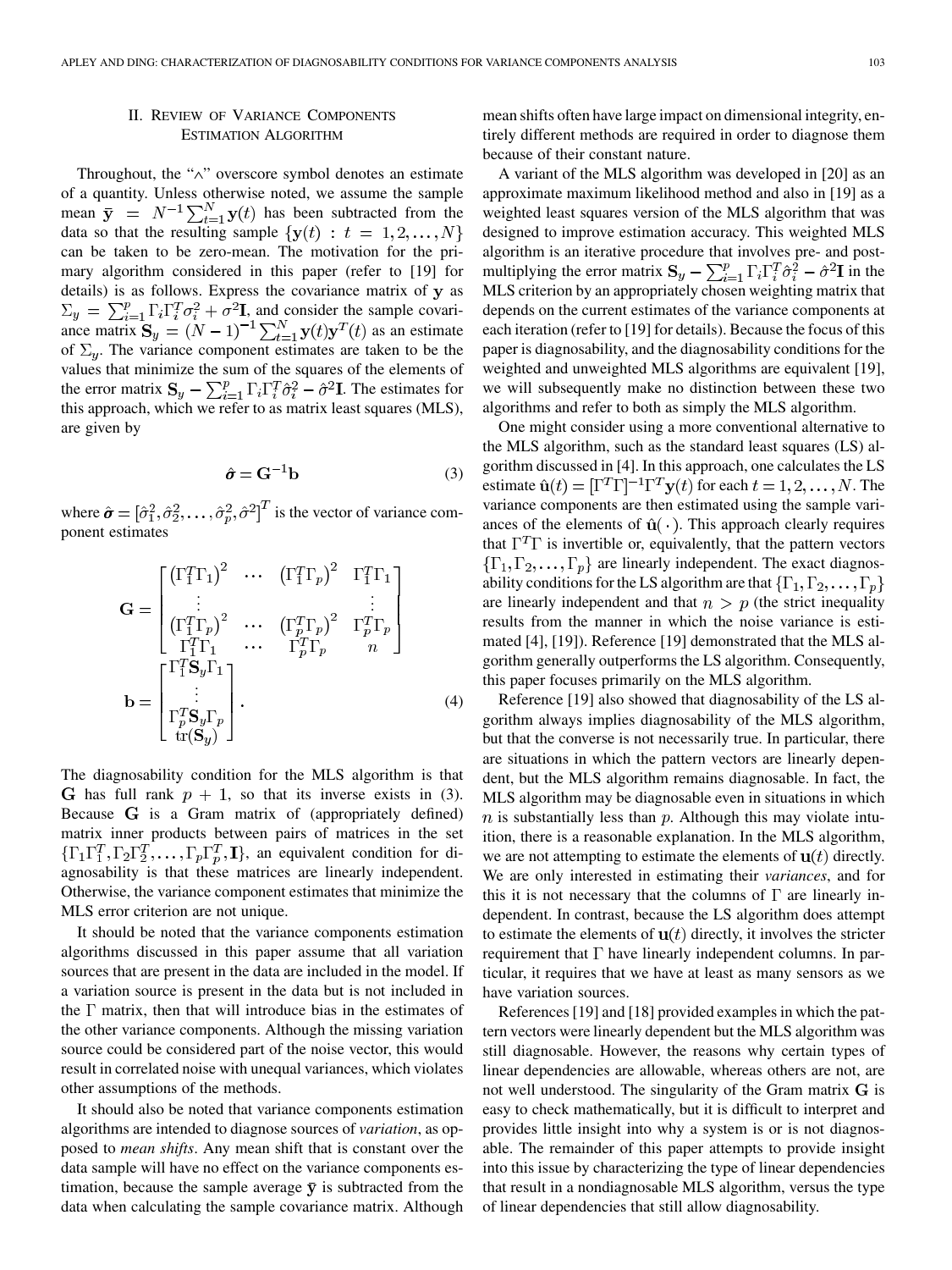## III. CHARACTERIZATION OF DIAGNOSABILITY CONDITIONS

In this section, we present theorems that translate diagnosability (nonsingularity of the Gram matrix  $\bf{G}$ ) into conditions on the pattern vectors  $\{\Gamma_1, \Gamma_2, \ldots, \Gamma_p\}$ . We first present a necessary and sufficient set of conditions for the MLS algorithm to be nondiagnosable for the case that  $n > p$ . Results for the case where  $n \leq p$  follow.

*Theorem 1:* For  $n > p$ , a necessary and sufficient condition for the MLS algorithm to be nondiagnosable is that all of the following hold.

- C1) There must exist a set of  $l > 1$  pattern vectors, each of which can be written as a linear combination of a second disjoint set of  $k$  pattern vectors.
- C2)  $k < l$ .
- C3) Denote the two sets of pattern vectors in condition (C1) as  $\overline{\Gamma} = [\Gamma_{i_1}, \Gamma_{i_2}, \ldots, \Gamma_{i_l}]$  and  $\underline{\Gamma} =$  $[\Gamma_{j_1}, \Gamma_{j_2}, \ldots, \Gamma_{j_k}]$  with  $\{i_1, i_2, \ldots i_l\} \subset \{1, 2, \ldots, p\}$ and  $\{j_1, j_2, \ldots, j_k\} \subset \{1, 2, \ldots, p\}$  two disjoint sets of indices. Write their relationship as  $\overline{\Gamma} = \underline{\Gamma} \beta$  for some  $k \times l$  matrix  $\beta$ . There must exist a nonzero diagonal matrix  $\mathbf{A} = \text{diag}\{\alpha_{i1}, \alpha_{i2}, \dots, \alpha_{il}\}\$  such that  $\beta \bar{A} \beta^T$ is diagonal.

*Proof:* We first prove necessity. If the MLS algorithm is nondiagnosable, then the set of matrices  $\{\Gamma_1\Gamma_1^T,\Gamma_2\Gamma_2^T,\ldots,\Gamma_p\Gamma_p^T,\mathbf{I}\}\$  are linearly dependent, in which case there exists a set of scalars  $\{\alpha_1, \alpha_2, \dots, \alpha_p, \delta\}$ , not all zero, such that  $\alpha_1 \Gamma_1 \Gamma_1^T + \alpha_2 \Gamma_2 \Gamma_2^T + \cdots + \alpha_p \Gamma_p \Gamma_p^T = -\delta I$ . In order for this to hold, we must have  $\delta = 0$ . Otherwise,  $rank(\delta I) = n$ , whereas the summation of matrices on the left hand side can have at most rank  $p \leq n$ . Let m denote the number of nonzero  $\alpha_i$ 's and order the pattern vectors so that  $\{\alpha_1, \alpha_2, \ldots, \alpha_m\}$  are nonzero and  $\{\Gamma_1, \Gamma_2, \ldots, \Gamma_k\}$ are linearly independent, where  $k = \text{rank}[\Gamma_1, \Gamma_2, \dots, \Gamma_m].$ Define  $\underline{\Gamma} = [\Gamma_1, \Gamma_2, \dots, \Gamma_k], \overline{\Gamma} = [\Gamma_{k+1}, \Gamma_{k+2}, \dots, \Gamma_m], \underline{A} =$  $\text{diag}\{\alpha_1, \alpha_2, \ldots, \alpha_k\},\$  and  $\bar{\mathbf{A}} = \text{diag}\{\alpha_{k+1}, \alpha_{k+2}, \ldots, \alpha_m\}.$ Because rank $[\Gamma_1, \Gamma_2, \dots, \Gamma_m] = k$ , each column of  $\Gamma$  must be a linear combination of the columns of  $\underline{\Gamma}$ . Write this as  $\overline{\Gamma} = \underline{\Gamma} \beta$ for some  $k \times l$  matrix  $\beta$ , where  $l = m - k$ . We must have  $l > 1$ , because if  $\{\Gamma_1\Gamma_1^T, \Gamma_2\Gamma_2^T, \dots, \Gamma_m\Gamma_m^T\}$  are linearly dependent, then so must be  $\{\Gamma_1, \Gamma_2, \dots, \Gamma_m\}$ . This proves the necessity of condition (C1).

To prove the necessity of condition (C3), rewrite the relationship  $\alpha_1 \Gamma_1 \Gamma_1^T + \alpha_2 \Gamma_2 \Gamma_2^T + \cdots + \alpha_m \Gamma_m \Gamma_m^T = 0$  as . Because the k columns of  $\underline{\Gamma}$  are linearly independent, this implies that  $\beta \overline{A} \beta^T = -\underline{A}$ , which proves the necessity of condition (C3). From this last equality, it also follows that  $k = \text{rank}(\mathbf{\underline{A}}) = \text{rank}(\boldsymbol{\beta} \overline{A} \boldsymbol{\beta}^T) \leq \text{rank}(\overline{A}) = l$ , which proves the necessity of condition (C2). It is straightforward to show that conditions (C1) through (C3) together imply that  $\{\Gamma_1\Gamma_1^T, \Gamma_2\Gamma_2^T, \dots, \Gamma_p\Gamma_p^T\}$  are linearly dependent, which proves the sufficiency part of the theorem.

*Remark 1:* Condition (C1) holds iff the full set of pattern vectors  $\{\Gamma_1, \Gamma_2, \ldots, \Gamma_p\}$  are linearly dependent. Thus, for  $n >$  $p$ , condition (C1) alone is a necessary and sufficient condition for the LS algorithm to be nondiagnosable. In addition to this, conditions (C2) and (C3) must also hold in order for the MLS algorithm to be nondiagnosable. Clearly, the MLS algorithm is diagnosable for a broader class of problems. Examples where the MLS algorithm is diagnosable, but the LS algorithm is not, are given later.

The following theorem provides similar results for the case that  $n = p$ .

*Theorem 2:* For  $n = p$ , a necessary and sufficient condition for the MLS algorithm to be nondiagnosable is that *either* condition (C4) *or* condition (C5) below holds.

- C4) All of conditions (C1) through (C3) hold.
- C5) The  $n = p$  columns of  $\Gamma$  are orthogonal.

*Proof:* We first prove necessity. As in the proof of Theorem 1, if the MLS algorithm is nondiagnosable, then there exists a set of scalars  $\{\alpha_1, \alpha_2, \dots, \alpha_p, \delta\}$ , not all zero, such that  $\alpha_1 \Gamma_1 \Gamma_1^T + \alpha_2 \Gamma_2 \Gamma_2^T + \cdots + \alpha_p \Gamma_p \Gamma_p^T = -\delta I$ . If  $\delta =$  $0$ , then the necessity of condition  $(C4)$  is proven as in Theorem 1. If  $\delta \neq 0$ , write the linear dependency as  $\Gamma A \Gamma^T =$  $-\delta I$ , where  $A = \text{diag}\{\alpha_1, \alpha_2, \dots, \alpha_p\}$ . It follows that  $n =$ rank $(\delta \mathbf{I})$  = rank $(\Gamma \mathbf{A} \Gamma^T) \leq \text{rank}(\Gamma)$ , so that the  $n \times n$  matrix  $\Gamma$  has full rank n and is invertible. Thus,  $\Gamma^{-1} \Gamma A \Gamma^{T} \Gamma^{-T} =$  $-\delta\Gamma^{-1}\Gamma^{-T}$ , or  $\mathbf{A} = -\delta[\Gamma^{T}\Gamma]^{-1}$ . This implies that  $[\Gamma^{T}\Gamma]^{-1}$ is diagonal, which requires that the full-rank  $\Gamma^T \Gamma$  is diagonal. In other words, the columns of  $\Gamma$  are orthogonal, so that (C5) is a necessary condition if  $\delta \neq 0$ .

The sufficiency of condition (C4) can be proven as in Theorem 1. To prove the sufficiency of condition (C5), suppose the columns of  $\Gamma$  are orthogonal. It follows that  $\Gamma^T \Gamma = \mathbf{A}$  with and each  $\alpha_i = \Gamma_i^T \Gamma_i > 0$ . Pre- and post-multiplying by gives  $A^{-1/2}\Gamma^T\Gamma A^{-1/2} = A^{-1/2}AA^{-1/2} = I$ . The matrix  $\Gamma A^{-1/2}$  is therefore orthogonal, so that **I**  $\Gamma \mathbf{A}^{-1/2}[\Gamma \mathbf{A}^{-1/2}]^T = \Gamma \mathbf{A}^{-1} \Gamma^T = \sum_{i=1}^p \alpha_i^{-1} \Gamma_i \Gamma_i^T.$ This implies that the set  $\{\Gamma_1\Gamma_1^T,\Gamma_2\Gamma_2^T,\ldots,\Gamma_p\Gamma_p^T,\mathbf{I}\}\$  is linearly dependent, in which case the MLS algorithm is nondiagnosable.

For  $n < p$ , the full set of necessary conditions for nondiagnosability is more involved than when  $n \geq p$ . However, a straightforward repetition of the proofs of sufficiency in Theorems 1 and 2 yields a similar set of sufficient conditions stated in Theorem 3 below. Note that the sample covariance matrix  $S_{\nu}$  is symmetric and contains only  $n(n+1)/2$  nonredundant elements, which must be used to estimate  $p+1$  unknown quantities in the MLS algorithm. Consequently, the absolute minimum number of sensors required for diagnosability must satisfy  $n(n + 1)/2 \ge p + 1$ .

*Theorem 3:* For  $n < p$ , a sufficient condition for the MLS algorithm to be nondiagnosable is that *either* condition (C4) *or* condition (C6) below holds.

## C6)  $\Gamma$  contains *n* orthogonal columns.

*Remark 2:* Regardless of  $n$  and  $p$ , conditions (C1) through (C3) are always sufficient conditions for the MLS algorithm to be nondiagnosable. Although the meaning of conditions (C1) and (C2) are quite straightforward, the meaning of condition (C3) is less intuitively clear. Fortunately, we can often bypass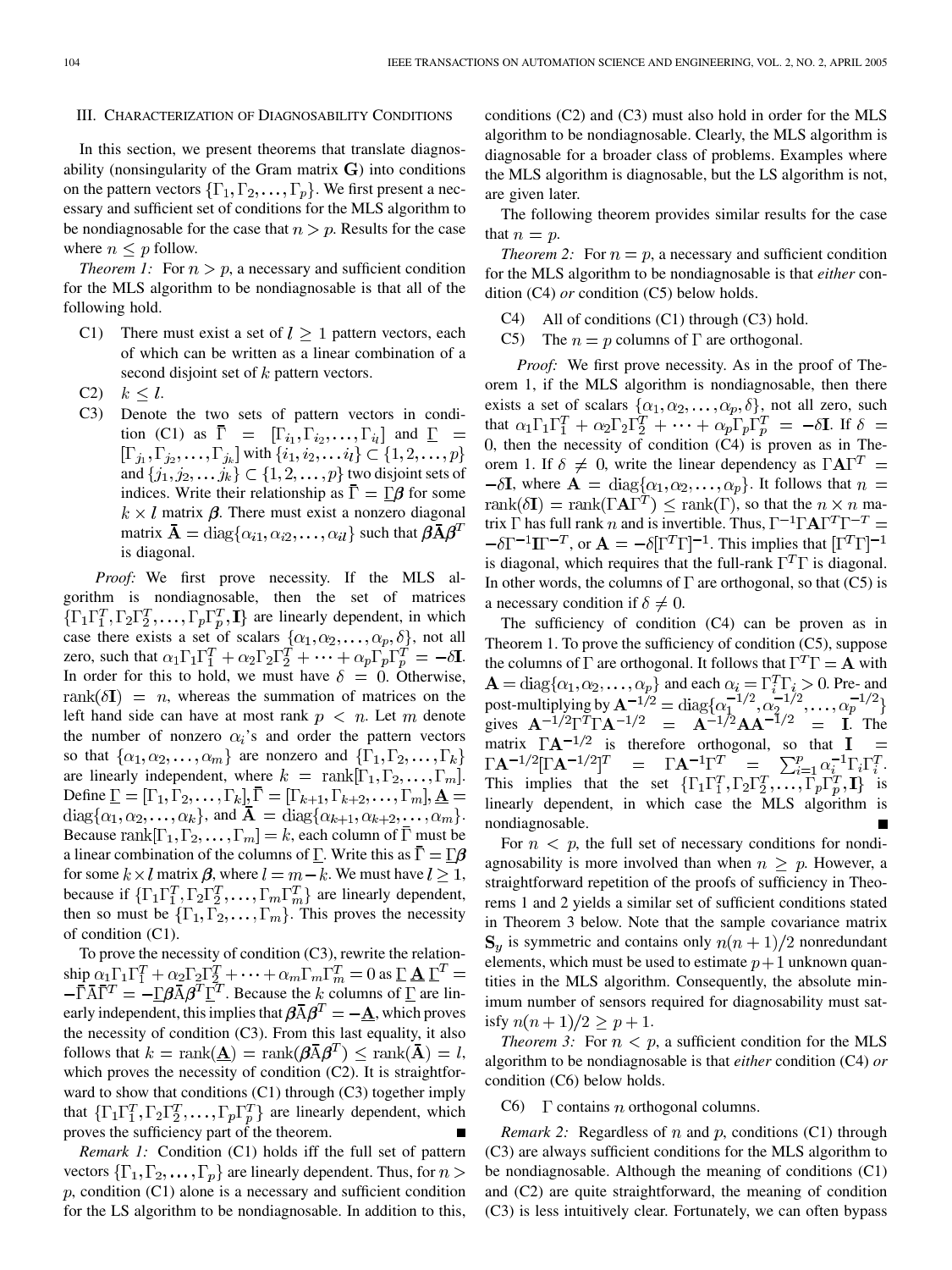

Fig. 3. Three-station assembly system where Parts 1 and 2 are joined in Station I; the Part 1–2 subassembly is joined to Parts 3 and 4 in Station II; and the final assembly is measured in Station III.

this condition. When conditions (C1) and (C2) hold with  $k \leq 2$ , condition (C3) can be neglected because it will hold automatically. Indeed, if  $k = 1$ , then  $\beta \overline{A} \beta^T$  is a scalar and condition (C3) holds trivially. If  $k = 2$ ,  $\beta$  is a  $2 \times l$  matrix. It is straightforward to verify that for any  $2\times l$   $\beta$  with  $l \geq 2$ , we can always find a nontrivial diagonal  $\bar{\mathbf{A}}$  so that  $\beta \bar{\mathbf{A}} \beta^T$  is diagonal. More generally, it can be shown that condition (C3) holds automatically whenever conditions (C1) and (C2) hold with  $l \ge 0.5k(k-1) + 1$ .

## IV. DISCUSSION AND EXAMPLES OF DIAGNOSABILITY **CONDITIONS**

The results in the previous section translate the singularity of the Gram matrix  $G$  into a set of conditions on the pattern vectors  $\{\Gamma_1, \Gamma_2, \ldots, \Gamma_p\}$ . The pattern vectors are generally much easier to interpret and to work with than the Gram matrix. Engineers usually have a clearer conceptual understanding of how a modification to the sensor layout will affect the pattern vectors than of how it will affect the Gram matrix. This section discusses various implications of the characterization of diagnosability in terms of the pattern vectors and provides illustrative examples.

# *A. Diagnosable Versus Nondiagnosable Linear Dependencies*

One conclusion of the previous section was that there are certain types of linear dependencies among the pattern vectors that result in nondiagnosability, and other types of linear dependencies that are allowable. In light of Remark 2, we can focus primarily on conditions  $(C1)$  and  $(C2)$  to understand what types of linear dependencies are nondiagnosable. For nondiagnosable linear dependencies, there must exist a set of  $l$  pattern vectors  $\{\Gamma_{i_1}, \Gamma_{i_2}, \ldots, \Gamma_{i_l}\}\$  that can be written as a linear combination of a set  $\{\Gamma_{j_1}, \Gamma_{j_2}, \ldots, \Gamma_{j_k}\}$  of  $k \leq l$  other pattern vectors. We can view this as being able to "cancel out" the effects of each

of  $\{\Gamma_{i_1}, \Gamma_{i_2}, \ldots, \Gamma_{i_l}\}$  with a single set  $\{\Gamma_{j_1}, \Gamma_{j_2}, \ldots, \Gamma_{j_k}\}$  of pattern vectors that are of equal of fewer number. The simplest example of this is when  $k = l = 1$ , in which case we have two collinear pattern vectors. This is obviously a sufficient condition for nondiagnosability, because there is no way to distinguish between the effects of two collinear pattern vectors.

The situation when  $k = 2$  is less obvious. If we have only a single pattern vector (say  $\Gamma_3$ ) that can be written as a linear combination of  $k = 2$  other pattern vectors (say  $\Gamma_1$  and  $\Gamma_2$ ), then the system may still be diagnosable. On the other hand, if we can also write a second pattern vector (say  $\Gamma_4$ ) as a linear combination of the same  $\Gamma_1$  and  $\Gamma_2$ , then the system will always be nondiagnosable. For  $k = 3$ , if we have  $l \ge 0.5k(k-1)+1 = 4$ pattern vectors that can be written as a linear combination of three other pattern vectors, then the system will always be nondiagnosable. This is illustrated in the following example from rigid panel assembly, which is similar to the example considered in [\[18](#page-9-0)].

The assembly process shown in Fig. 3 welds four parts together in two stations (Stations I and II). In Station I, Parts 1 and 2 are joined, and the resulting subassembly is joined to Parts 3 and 4 in Station II. In an assembly station, each part (or subassembly) is located in a fixture using a pin that mates with a hole in the part and second pin that mates with a slot in the part. A pin/hole combination constrains two degrees-of-freedom and a pin/slot constrains only one degree-of-freedom. Together, a pin/hole and pin/slot completely constrain all three degrees-offreedom of the part in the  $x-z$  plane. The active holes and slots at each station are shown in solid dark color. Holes and slots that are not shown darkened are not used in that particular station. Station III is a measurement station in which no assembly takes place (measurement is not restricted to Station III, however). The distances between the holes and slots are shown in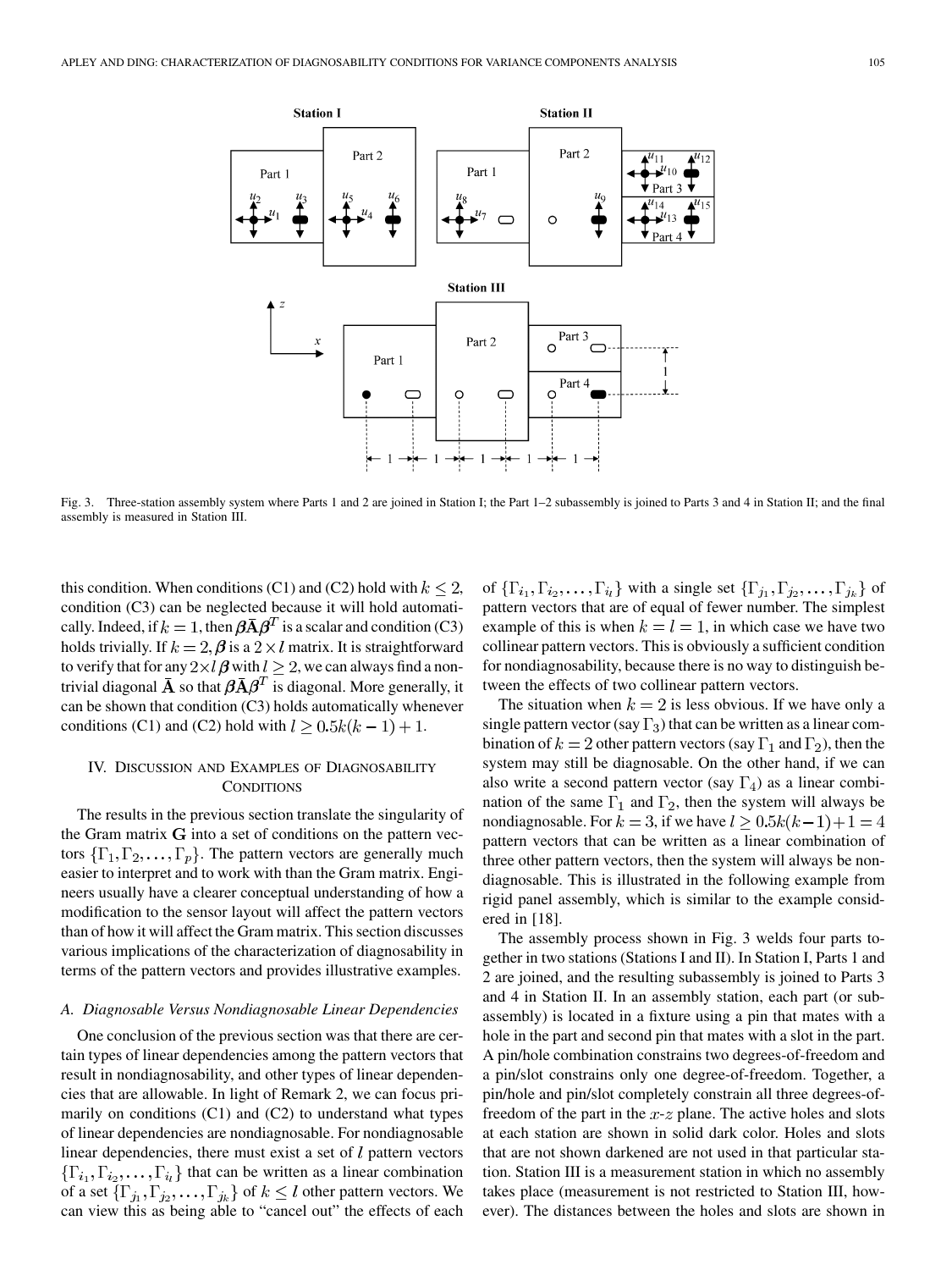

**Station III** 

Fig. 4. Nondiagnosable sensor layout for the assembly system shown in Fig. 3.

the Station III figure (the units have no physical meaning and have been scaled for convenience).

The variation sources we will consider are deviations of the pin/hole combinations in the  $x$ - and  $z$ -directions and deviations of the pin/slot combinations in the  $z$ -direction for the two assembly stations. Because there are a total of five active pin/hole combinations and five active pin/slot combinations in Stations I and II, there are a total of 15 variation sources. These are indicated by the arrows labeled  $u_1$  through  $u_{15}$  in the Station I and Station II figures. Deviations in the positive  $x$ - and positive  $z$ -directions are taken to be positive.

Suppose we are considering a sensor layout in which we place two sensors (one measuring the  $x$ -deviation and one measuring the  $z$ -deviation) on each of the four parts in Station III. One such layout is shown in Fig. 4. The locations of the eight sensors are labeled  $y_1$  through  $y_8$ , where the direction of the arrows indicate whether the x-coordinate or  $z$ -coordinate is being measured. Based on the geometry of the parts and fixtures shown in Fig. 3 and the positions of the sensors shown in Fig. 4, we can calculate  $\Gamma$  as shown in the equation at the bottom of the page (the bar overscore indicates a repeating digit). The reader is referred to [[7\]](#page-8-0), [\[10](#page-8-0)], or [[12\]](#page-9-0), for a systematic procedure for modeling the  $\Gamma$  matrix in multi-station assembly processes such as this. In this particular example, the geometry was simple enough to obtain  $\Gamma$  using basic kinematic arguments. Note that the above expression for  $\Gamma$  reflects the fact that deviations at one station may be partially compensated at downstream stations. For example, a  $u<sub>6</sub>$  deviation in Station I causes Part 2 to rotate about the  $u_4/u_5$  pin. However, because the  $u_6$  slot is an active locator in Station II (in which it is constrained to mate with the  $u_9$  pin), the Part 1/Part 2 subassembly will rotate in the opposite direction to some extent when it is placed in the Station II fixture.

It can be verified that the resulting Gram matrix is singular, so that the system is nondiagnosable. Because we are considering 15 pattern vectors but using only 8 sensors, there are obviously a number of linear dependencies among the columns of  $\Gamma$ . The row-reduced echelon form [[21\]](#page-9-0) of  $\Gamma$  was used to identify the following:

$$
\Gamma_4 = -\Gamma_1
$$
  
\n
$$
\Gamma_5 = -3\Gamma_2 - 2\Gamma_3
$$
  
\n
$$
\Gamma_6 = 2\Gamma_2 + \Gamma_3
$$
  
\n
$$
\Gamma_9 = -2\Gamma_1 - 5\Gamma_2 - 3\Gamma_3
$$
  
\n
$$
\Gamma_{12} = -\Gamma_{10} + \Gamma_{11}
$$
  
\n
$$
\Gamma_{13} = -\Gamma_7 - \Gamma_{10}
$$
  
\n
$$
\Gamma_{14} = 4\Gamma_1 + 10\Gamma_2 + 6\Gamma_3 - 5\Gamma_8 - \Gamma_{10} - \Gamma_{11}
$$
  
\n
$$
\Gamma_{15} = -2\Gamma_1 - 5\Gamma_2 - 3\Gamma_3 + 4\Gamma_8 + 2\Gamma_{10} - \Gamma_{11}
$$

Not all of the linear dependencies are responsible for the nondiagnosability, however. The only linear dependencies that violate conditions (C1) and (C2) are  $\Gamma_4 = -\Gamma_1 [k] = l = 1$  in condition (C2)], and  $\Gamma_5$  and  $\Gamma_6$  both being a linear combination of  $\Gamma_2$  and  $\Gamma_3$  [ $k = l = 2$  in condition (C2)]. The other linear dependencies do not contribute to the nondiagnosability. To substantiate this claim, suppose hypothetically that variation sources 4 and 5 did not exist and we were only interested in estimating the remaining 13 variation sources. If we eliminate the fourth and fifth columns of the above  $\Gamma$  and consider the resulting  $8 \times 13$  matrix as the new  $\Gamma$ , then we still have all of the above linear dependencies except the first two. The remaining six linear dependencies do not violate conditions (C1) and (C2), however. Consequently, even though we would still have a number of linear dependencies among the columns of  $\Gamma$ , the system would be diagnosable.

Because we want to include variation sources 4 and 5 in the diagnosis, the only recourse is to modify the sensor layout. Knowledge of the offending linear dependencies can be useful for this purpose. Recall that the offending linear dependencies are i)  $\Gamma_4$  is collinear with  $\Gamma_1$ , and ii)  $\Gamma_5$  and  $\Gamma_6$  are both linear combinations  $\Gamma_2$  and  $\Gamma_3$ . In order to avoid this in the modified sensor layout, we must place a sensor at Station I. If we move the  $y_1$  sensor from Station III to the exact same position on Part 1 but in Station I, the new  $\Gamma$  matrix becomes (only the first row changes) as shown in (5) at the bottom of the next page. It can be verified that the Gram matrix for this  $\Gamma$  is full rank, so that the new sensor layout is diagnosable. This is in spite of the fact that

$$
\Gamma = \left[\begin{matrix} 0 & 0.\bar{6} & -1 & 0 & 0 & 0.\bar{3} & 0 & 0.1\bar{3} & -0.\bar{3} & 0 & 0 & 0 & 0 & 0 & 0.2 \\ 0 & -0.\bar{3} & 0.5 & 0 & 0 & -0.1\bar{6} & 0 & -0.\bar{6} & 0.1\bar{6} & 0 & 0 & 0 & 0 & 0 & -0.1 \\ -1 & 0.\bar{3} & 0 & 1 & -1 & 0.\bar{6} & 0 & -0.1\bar{3} & 0.\bar{3} & 0 & 0 & 0 & 0 & 0 & -0.2 \\ 0 & -0.1\bar{6} & 0 & 0 & 0.5 & -0.\bar{3} & 0 & -0.\bar{3} & 0.8\bar{3} & 0 & 0 & 0 & 0 & 0 & -0.5 \\ 0 & 0 & 0 & 0 & 0 & 0 & -1 & -0.3 & 0 & 1 & 0.5 & -0.5 & 0 & 0 & 0.3 \\ 0 & 0 & 0 & 0 & 0 & 0 & 0 & -0.1 & 0 & 0 & 0.5 & 0.5 & 0 & 0 & -0.9 \\ 0 & 0 & 0 & 0 & 0 & 0 & -1 & 0.1 & 0 & 0 & 0 & 0 & 1 & -0.5 & 0.4 \\ 0 & 0 & 0 & 0 & 0 & 0 & 0 & -0.1 & 0 & 0 & 0 & 0 & 0.5 & -0.4 \end{matrix}\right]
$$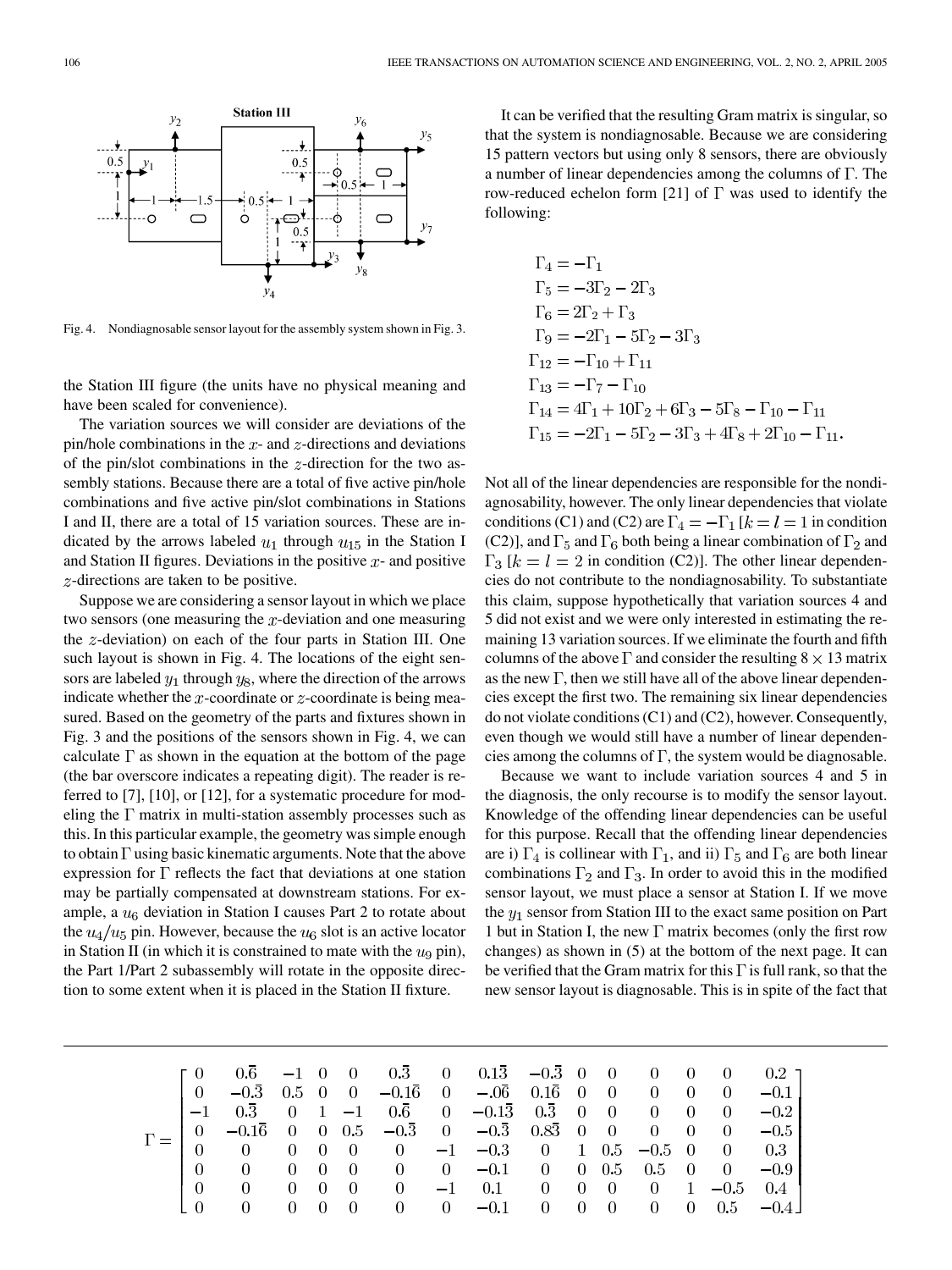

Fig. 5. Two-part assembly with four sensors and two different sensor layouts. (a) Four variation patterns are decoupled and nondiagnosable. (b) Four variation patterns are diagnosable.

we are estimating 15 variance components with only 8 sensors and still have the following linear dependencies:

$$
\Gamma_5 = \Gamma_1 - 3\Gamma_2 - 2\Gamma_3 + \Gamma_4
$$
  
\n
$$
\Gamma_6 = -\Gamma_1 + 2\Gamma_2 + \Gamma_3 - \Gamma_4
$$
  
\n
$$
\Gamma_9 = 2\Gamma_1 - 5\Gamma_2 - 3\Gamma_3 + 4\Gamma_4
$$
  
\n
$$
\Gamma_{12} = -\Gamma_{10} + \Gamma_{11}
$$
  
\n
$$
\Gamma_{13} = -\Gamma_7 - \Gamma_{10}
$$
  
\n
$$
\Gamma_{14} = -4\Gamma_1 + 10\Gamma_2 + 6\Gamma_3 - 8\Gamma_4
$$
  
\n
$$
-5\Gamma_8 - \Gamma_{10} - \Gamma_{11}
$$
  
\n
$$
\Gamma_{15} = 2\Gamma_1 - 5\Gamma_2 - 3\Gamma_3 + 4\Gamma_4
$$
  
\n
$$
+ 4\Gamma_8 + 2\Gamma_{10} - \Gamma_{11}.
$$

The reason these linear dependencies do not cause nondiagnosability is that they do not violate conditions (C1) and (C2).

## *B. Implications of the Orthogonality Conditions*

The orthogonality condition (C6) also has a straightforward interpretation. An alternative proof that it is a sufficient condition for nondiagnosability uses the following simple argument. Suppose we have a set of  $n$  orthogonal pattern vectors (say  $\Gamma_1$  through  $\Gamma_n$ ) with  $p \geq n$ . Define the  $n \times n$  orthogonal matrix  $\underline{\Gamma} = [\Gamma_1, \Gamma_2, \dots, \Gamma_n]$  and the diagonal matrix  $\underline{\mathbf{A}} =$  $\text{diag}\{\sigma_1^2, \sigma_2^2, \ldots, \sigma_n^2\}$ . The covariance matrix of y becomes

$$
\Sigma_y = \sum_{i=1}^p \Gamma_i \Gamma_i^T \sigma_i^2 + \sigma^2 \mathbf{I}
$$
  
=  $\underline{\Gamma} \underline{\mathbf{A}} \underline{\Gamma}^T + \sigma^2 \mathbf{I} + \sum_{i=n+1}^p \Gamma_i \Gamma_i^T \sigma_i^2$   
=  $\underline{\Gamma} [\underline{\mathbf{A}} + \sigma^2 \mathbf{I}] \underline{\Gamma}^T + \sum_{i=n+1}^p \Gamma_i \Gamma_i^T \sigma_i^2$ .

If we add any constant to the variance components  $\{\sigma_1^2, \sigma_2^2, \ldots, \sigma_n^2\}$  and subtract the same constant from  $\sigma^2$ , then we clearly do not change the covariance of  $y$ . The variance components estimates are therefore not unique, and the system is nondiagnosable. Note that this is not problematic if we have an *a priori* estimate of the noise variance, as will be discussed in Section V.

The orthogonality condition has implications when laying out a sensor system. One implication is that we should avoid "decoupling" the variance components, as illustrated in the following example. Fig. 5(a) shows an assembly station in which two parts are joined. Suppose we are not concerned with the  $x$ -direction displacement of the parts and are only considering the four variance components that represent the  $z$ -direction deviations of the four pin/hole or pin/slot combinations. Because the four sensors in layout  $(a)$  are located directly above the four pins, the layout decouples the effects of the four variation patterns (each pattern affects a single distinct sensor). The resulting  $\Gamma$  matrix is the 4  $\times$  4 identity matrix, and the sensor layout in Fig. 5(a) is therefore nondiagnosable. If we move sensors 2 and 4 to positions that are half way between the pins, as shown in Fig. 5(b), the variation patterns are no longer decoupled. Pattern 1 now affects both  $y_1$  and  $y_2$ , and pattern 3 affects both  $y_3$  and  $y_4$ . In this case

$$
\Gamma = \begin{bmatrix} 1 & 0 & 0 & 0 \\ 0.5 & 0.5 & 0 & 0 \\ 0 & 0 & 1 & 0 \\ 0 & 0 & 0.5 & 0.5 \end{bmatrix}
$$

no longer has orthogonal columns. It can be verified that the Gram matrix is full rank, and the system is diagnosable.

Although the nondiagnosability of the layout in Fig. 5(a) may seem counterintuitive, it is because of the presence of noise. If there were no noise ( $\sigma^2 = 0$ ), or more generally if  $\sigma^2$  were known, then the layout in Fig. 5(a) would indeed be diagnosable. This is implied by Corollary 1 of Section V.

$$
\Gamma = \begin{bmatrix}\n1 & 1 & -1 & 0 & 0 & 0 & 0 & 0 & 0 & 0 & 0 & 0 & 0 & 0 & 0 \\
0 & -0.5 & 0.5 & 0 & 0 & -0.1\overline{6} & 0 & -0.0\overline{6} & 0.1\overline{6} & 0 & 0 & 0 & 0 & 0 & -0.1 \\
-1 & 0.5 & 0 & 1 & -1 & 0.6 & 0 & -0.1\overline{3} & 0.3 & 0 & 0 & 0 & 0 & 0 & -0.2 \\
0 & -0.1\overline{6} & 0 & 0 & 0.5 & -0.3 & 0 & -0.3 & 0.8\overline{3} & 0 & 0 & 0 & 0 & 0 & 0 & -0.5 \\
0 & 0 & 0 & 0 & 0 & 0 & -1 & -0.3 & 0 & 1 & 0.5 & -0.5 & 0 & 0 & 0.3 \\
0 & 0 & 0 & 0 & 0 & 0 & 0 & -0.1 & 0 & 0 & 0.5 & 0.5 & 0 & 0 & -0.9 \\
0 & 0 & 0 & 0 & 0 & 0 & -1 & 0.1 & 0 & 0 & 0 & 0 & 1 & -0.5 & 0.4 \\
0 & 0 & 0 & 0 & 0 & 0 & 0 & -0.1 & 0 & 0 & 0 & 0 & 0.5 & -0.4\n\end{bmatrix}.
$$
\n(5)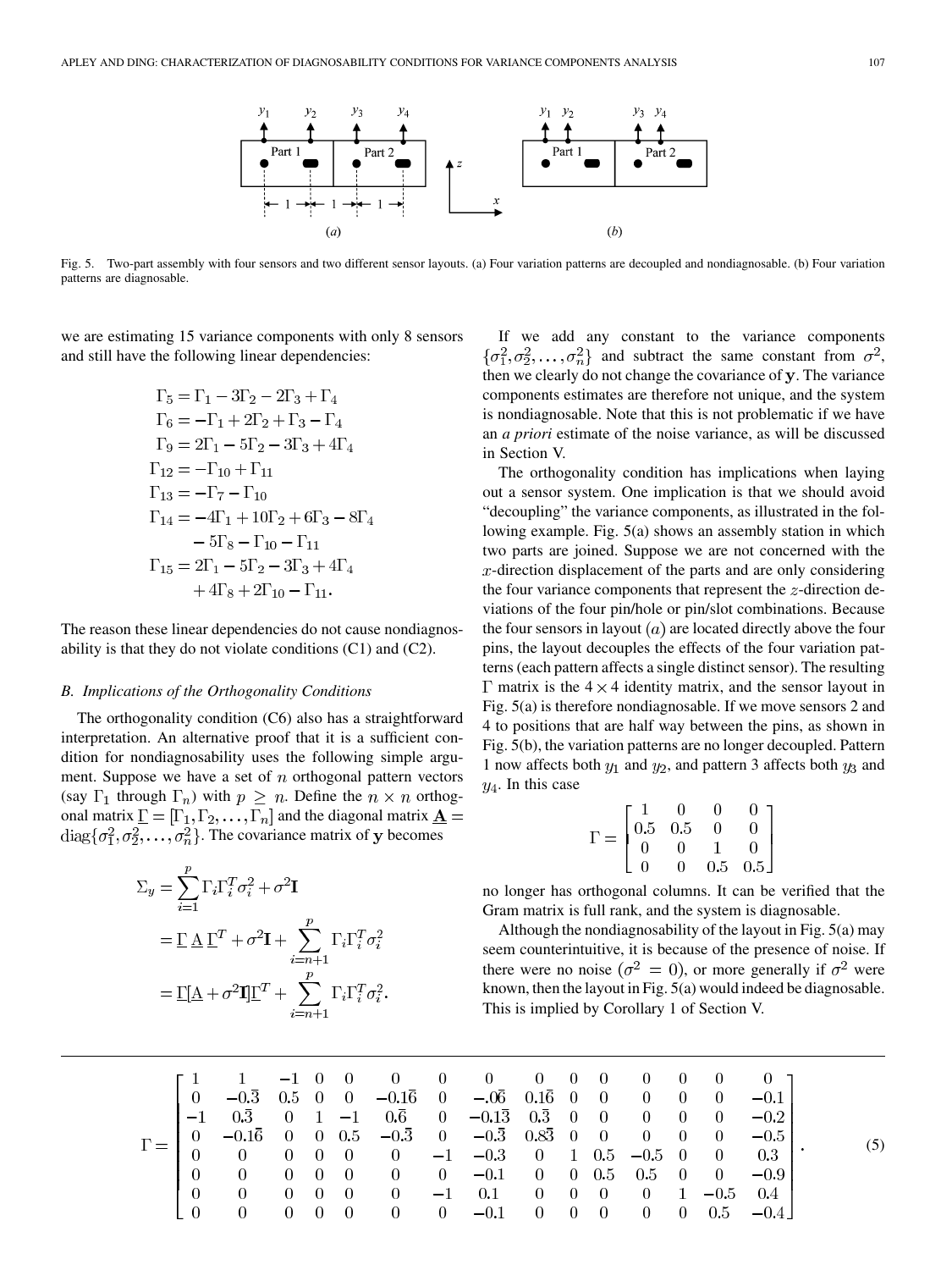The orthogonality condition also comes into play in the liftgate opening example discussed in Section I with the five variation patterns shown in Fig. 2. Suppose that we can place sensors anywhere on the roof cross-member (measuring up/down deviation from nominal) and/or on the left and right bodysides (measuring left/right deviation). We would like to use the smallest number of sensors that will still result in diagnosability for the five variation sources. Because patterns 4 and 5 affect only roof measurements (and not the bodysides), we need at least two sensors on the roof. Otherwise, if we had only one sensor on the roof,  $\Gamma_4$  and  $\Gamma_5$  would be collinear and violate conditions (C1) and (C2) with  $k = l = 1$ . Similarly, because patterns 1 through 3 affect only the bodysides, we need at least two sensors on the bodysides. Otherwise, if we had only one sensor on the bodysides,  $\Gamma_1, \Gamma_2$ , and  $\Gamma_3$  would all be collinear and violate conditions (C1) and (C2) with  $k = 1$  and  $l = 2$ . Consequently, we need at least 4 sensors—2 on the roof and 2 on the bodysides.

In order to determine a suitable layout for the two bodyside sensors, we can again consider the collinearity condition. The two sensors cannot be located on the same bodyside [for example, sensors 1 and 2 in Fig. 1(c)]. Otherwise,  $\Gamma_1$  and  $\Gamma_2$  will be collinear. They cannot be located at the same height on opposite bodysides [for example, sensors 2 and 4 in Fig. 1(c)]. Otherwise,  $\Gamma_2$  and  $\Gamma_3$  will be collinear. In light of these constraints, we must place the 2 bodyside sensors on opposite sides and at different heights. For example, we could place the sensors at locations 2 and 3 in Fig. 1(c) or at locations 1 and 4.

In order to determine where to place the roof sensors, consider that if we place the bodyside sensors on opposite sides (which we must), then we have

$$
[\Gamma_1, \Gamma_2] = \begin{bmatrix} -1 & 1 \\ 1 & 1 \\ 0 & 0 \\ 0 & 0 \end{bmatrix}
$$
bodyside measurements  
of measurements

which are orthogonal. Consequently, we cannot place the two roof sensors at equal distances from the left/right centerline of the liftgate opening, such as is the case with sensors 5 and 6 in Fig. 1(c). Otherwise, we would have

$$
\begin{bmatrix} \Gamma_1, \Gamma_2, \Gamma_4, \Gamma_5 \end{bmatrix} = \begin{bmatrix} -1 & 1 & 0 & 0 \\ 1 & 1 & 0 & 0 \\ 0 & 0 & c & c \\ 0 & 0 & c & -c \end{bmatrix} \begin{Bmatrix} \text{bodyside measurements} \\ \text{roof measurements} \end{Bmatrix}
$$

where  $c$  is a constant that is proportional to the distance between the sensors and the left/right centerline of the liftgate opening. In this case,  $[\Gamma_1, \Gamma_2, \Gamma_4, \Gamma_5]$  would constitute a set of  $n = 4$ orthogonal pattern vectors, which violates condition (C6). In light of all of these constraints, we might consider placing the four sensors as shown in Fig. 6, for which we have

$$
\Gamma = \begin{bmatrix} -1 & 1 & 1 & 0 & 0 \\ 1 & 1 & 0 & 0 & 0 \\ 0 & 0 & 0 & 1 & 0 \\ 0 & 0 & 0 & 1 & -1 \end{bmatrix} . \tag{6}
$$

It can be verified that the resulting Gram matrix is nonsingular, so that the layout shown in Fig. 6 is diagnosable.



Fig. 6. Diagnosable layout with four sensors in the liftgate opening example.

#### *C. Independent Versus Dependent Variation Sources*

In the example of Section IV-A, it was possible to diagnose 15 variation patterns using only eight sensors. One of the reasons why it is often possible to find a diagnosable layout with  $n < p$ is because of the assumption that the  $p$  variation sources are all independent. In this case, the covariance structure of y takes the form  $\Sigma_y = \sum_{i=1}^p \Gamma_i \Gamma_i^T \sigma_i^2 + \sigma^2 \mathbf{I}$ , in which there are only unknowns  $\{\sigma_1^2, \sigma_2^2, \ldots, \sigma_n^2, \sigma^2\}$ . We have  $n(n+1)/2$  distinct elements of  $\Sigma_y$  with which to solve for the  $p + 1$  unknowns, however.

Although there are many situations in which the variation sources are independent, and virtually all of the variance components estimation algorithms were developed under this assumption, one may also be interested in the more general situation in which the variation sources are not independent. In this case, the covariance structure of **y** is  $\Sigma_y$  =  $\sum_{j=1}^p \sum_{i=1}^p \Gamma_i \Gamma_j^T$ Cov $(u_i, u_j) + \sigma^2 \mathbf{I}$ , where  $Cov(u_i, u_j)$  denotes the covariance between the *i*th and *j*th variation sources. There are  $p(p+1)/2+1$  unknown variances or covariances for which we must solve, and we would require a minimum of  $p+1$  sensors. Because of this, it may be preferable to use a version of the regular least squares algorithm in [\[4](#page-8-0)] for the case of dependent variation sources, rather than a version of the MLS algorithm.

## V. DIAGNOSABILITY FOR ALTERNATIVE SENSOR NOISE ASSUMPTIONS

It has been assumed throughout this paper that the sensors are homogeneous, and the common noise variance  $\sigma^2$  is unknown and must be estimated. In this section, we briefly consider diagnosability conditions for different variants of this assumption. First, suppose the sensors are homogeneous, but that  $\sigma^2$  is known or that a sufficiently accurate *a priori* estimate is available. For example, gage repeatability and reproducibility (gage R&R) studies are widely used to determine measurement systems capability in manufacturing by estimating measurement error variances [\[22](#page-9-0)]. Assuming we use a version of an MLS algorithm that estimates  $\{\sigma_1^2, \sigma_2^2, \ldots, \sigma_p^2\}$  by minimizing the (weighted or unweighted) sum of the squares of the elements of the error matrix  $S_y - \sum_{i=1}^p \Gamma_i \Gamma_i^T \hat{\sigma}_i^2 - \sigma^2 I$ , the system is diagnosable iff the set  $\{\Gamma_1\Gamma_1^T, \Gamma_2\Gamma_2^T, \ldots, \Gamma_p\Gamma_p^T\}$  is linearly independent. In other words, the upper left  $p \times p$  block of the Gram matrix in (4) must be nonsingular. A repetition of the proof of Theorem 1 yields the following corollary, which holds regardless of  $n$  and  $p$ .

*Corollary 1:* If  $\sigma^2$  is known for a homogeneous sensor system, then a necessary and sufficient condition for nondiagnosability is that conditions  $(C1)$  through  $(C3)$  all hold.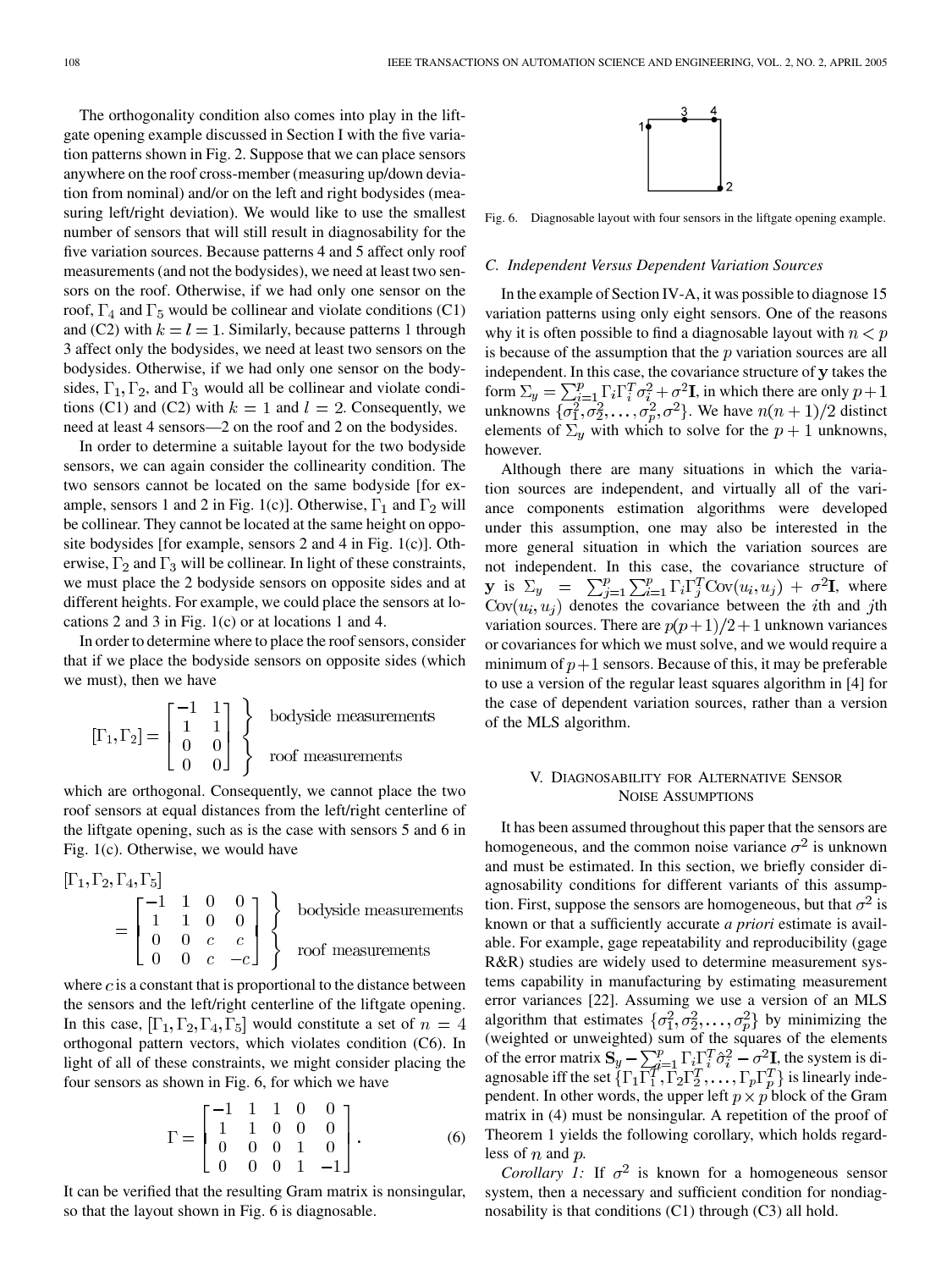<span id="page-8-0"></span>Now suppose that we have a nonhomogeneous sensor system, and denote the variance of the  $i$ th sensor noise by  $\sigma_{n,i}^2(i = 1, 2, \ldots, n)$ . If the noise variances were known (e.g., through gage R&R studies), then we could estimate the variance components by minimizing the (weighted or unweighted) sum of the squares of the elements of . Because diagnosability in this case is identical to the case of homogeneous sensors with  $\sigma^2$  known, Corollary 1 also applies to nonhomogeneous sensor systems with known noise variances.

If the noise variances are unknown, we can estimate the variance components and noise variances together by minimizing the (weighted or unweighted) sum of the squares of the elements of  $\mathbf{S}_y - \sum_{i=1}^p \Gamma_i \Gamma_i^T \hat{\sigma}_i^2 - \text{diag}\{\hat{\sigma}_{v,1}^2, \hat{\sigma}_{v,2}^2, \dots, \hat{\sigma}_{v,n}^2\}.$ Define  $e_i$  to be the *i*th unit vector (an *n*-length column vector of zeros with a 1 as the  $i$ th element), so that this expression becomes  $S_y - \sum_{i=1}^p \Gamma_i \Gamma_i^T \hat{\sigma}_i^2 - \sum_{i=1}^n \mathbf{e}_i \mathbf{e}_i^T \hat{\sigma}_{v,i}^2$ . It follows that the system is diagnosable iff the set  $\{\Gamma_1\Gamma_1^T,\Gamma_2\Gamma_2^T,\ldots,\Gamma_p\Gamma_p^T,\mathbf{e}_1\mathbf{e}_1^T,\mathbf{e}_2\mathbf{e}_2^T,\ldots,\mathbf{e}_n\mathbf{e}_n^T\}$  is linearly independent. Once again, a straightforward repetition of the proof of Theorem 1 yields the following corollary, which holds regardless of  $n$  and  $p$ .

*Corollary 2:* If the noise variances are unknown for a nonhomogeneous sensor system, then a necessary and sufficient condition for nondiagnosability is that conditions (C1) through (C3) all hold with the set of  $p$  pattern vectors replaced by the augmented set  $\{\Gamma_1, \Gamma_2, \ldots, \Gamma_p, \mathbf{e}_1, \mathbf{e}_2, \ldots, \mathbf{e}_n\}$  of  $n + p$  vectors.

The conditions in Corollary 2 for nonhomogeneous sensor systems are much more restrictive than for homogeneous systems. We cannot have a variation pattern that affects only a single sensor, because the corresponding pattern vector would be collinear with one of the unit vectors. This would violate conditions (C1) and (C2) with  $k = l = 1$ . Similarly, we cannot have two variation patterns that affect the same two sensors but no other sensors, because the two corresponding pattern vectors would each be a linear combination of the same two unit vectors. This would violate conditions (C1) and (C2) with  $k = l = 2$ . In general, we should attempt to lay out the sensor system so that each variation pattern affects as many sensors as possible.

It is interesting to note that none of the examples considered in Section IV would be diagnosable if the sensor systems were nonhomogeneous with unknown noise variances. For the  $\Gamma$  matrix in (5), there are numerous violations of the above conditions. Patterns 4 and 5 affect only sensors 2 and 3, patterns 11 and 12 affect only sensors 5 and 6, pattern 13 affects only sensor 7, etc. For the  $\Gamma$  matrix in (6), there are similar violations of the above conditions.

#### VI. CONCLUSION

This paper has translated the diagnosability condition of Gram matrix singularity for a common variance component estimation algorithm into a set of conditions on the pattern vectors  $\{\Gamma_1, \Gamma_2, \ldots, \Gamma_p\}$ . It was shown that only certain types of linear dependencies among the pattern vectors result in nondiagnosability, whereas other types of linear dependencies

are allowable. Because the pattern vectors have a much clearer physical interpretation than the Gram matrix, the characterization of diagnosability in terms of the pattern vectors can provide insight that is useful when laying out a sensor system. Examples from autobody panel assembly were used to illustrate the results.

The diagnosability characterization could also be used in conjunction with sensor layout optimization strategies (e.g., [\[23](#page-9-0)], [\[24](#page-9-0)]) that search over all possible candidate sensor layouts. Insight from the characterization could be used to reduce the search space by narrowing down the set of diagnosable candidate layouts or to provide an initial guess for the optimal layout.

As a final comment, we point out that all methods discussed in this paper are based on the assumption that variation sources have linear effects on the measurements, as represented by (1), and that the matrix  $\Gamma$  is known. This may be unrealistic for processes in which the effects of the variation sources are difficult to model and there is no historical database of common variation patterns. These situations require the more versatile but less powerful methods in which the variation pattern vectors and the variance components are simultaneously estimated, based on only the measurement data. Examples of such methods can be found in [1], [8], and [\[25](#page-9-0)].

#### ACKNOWLEDGMENT

The authors thank the anonymous referees and the editor for numerous constructive comments.

#### **REFERENCES**

- [1] S. J. Hu and S. M. Wu, "Identifying sources of variation in automobile body assembly using principal component analysis," *Trans. NAMRI/SME*, vol. 20, pp. 311–316, 1992.
- [2] D. Ceglarek and J. Shi, "Dimensional variation reduction for automotive body assembly," *Manuf. Rev.*, vol. 8, pp. 139–154, 1995.
- [3]  $\frac{1}{2}$ , "Fixture failure diagnosis for the autobody assembly using pattern recognition," *ASME J. Eng. Ind.*, vol. 118, pp. 55–66, 1996.
- [4] D. W. Apley and J. Shi, "Diagnosis of multiple fixture faults in panel assembly," *ASME J. Manuf. Sci. Eng.*, vol. 120, pp. 793–801, 1998.
- [5] M. Chang and D. C. Gossard, "Computational method for diagnosis of variation-related assembly problem," *Int. J. Prod. Res.*, vol. 36, pp. 2985–2995, 1998.
- [6] Q. Rong, D. Ceglarek, and J. Shi, "Dimensional fault diagnosis for compliant beam structure assemblies," *ASME J. Manuf. Sci. Eng.*, vol. 122, pp. 773–780, 2000.
- [7] J. S. Carlson, L. Lindkvist, and R. Soderberg, "Multi-fixture assembly system diagnosis based on part and subassembly measurement data," in *Proc. 2000 ASME Design Engineering Technical Conf.*, Baltimore, MD, Sep. 10–13, 2000.
- [8] D. W. Apley and J. Shi, "A factor-analysis methods for diagnosing variability in multivariate manufacturing processes," *Technometr.*, vol. 43, pp. 84–95, 2001.
- [9] Y. Ding, D. Ceglarek, and J. Shi, "Fault diagnosis of multi-station manufacturing processes using state space approach," *ASME J. Manuf. Sci. Eng.*, vol. 124, pp. 313–322, 2002.
- [10] J. Jin and J. Shi, "State space modeling of sheet metal assembly for dimensional control," *ASME J. Manuf. Sci. Eng.*, vol. 121, pp. 756–762, 1999.
- [11] Y. Ding, D. Ceglarek, and J. Shi, "Modeling and diagnosis of multi-station manufacturing processes: Part I state space model," in *Proc. 2000 Japan/USA Symp. Flexible Automation*, Ann Arbor, MI, Jul. 23–26, 2000.